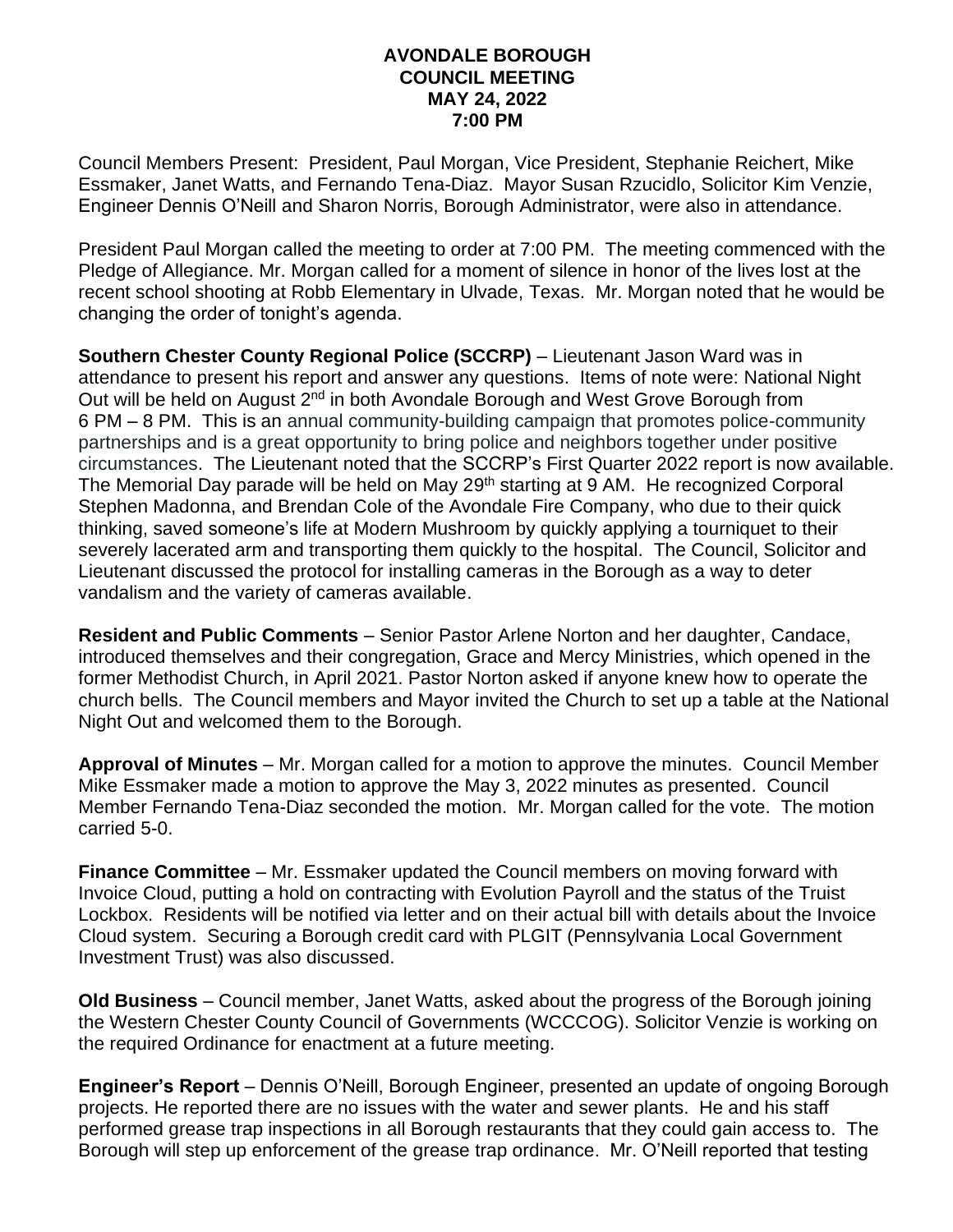has shown that there is a high organic load in the Borough system that he is working to resolve utilizing the services of a former DEP expert. Mr. O'Neill discussed AQUA PA's purchase of New Garden Township's sewer plant and New Garden's contract with Avondale for use of a portion of the Borough's sewer system. Mr. O'Neill also reported on his recent visit to Edlon in response to a property owner's complaint of flooding at their property. He determined that the issue is not illicit discharge from Edlon and more of an issue that should be corrected by the property owner. PennDOT contacted Mr. O'Neill about a recently paved driveway on Third Street. The Engineer, Council and Mayor discussed the situation. Mr. O'Neill noted that the meter reading training occurred. He will determine which meters require battery replacement and order new batteries. Regarding the sink holes on Indian Town Road that currently have metal plates over them, Mr. O'Neill determined that he will need a camera to put into the collapsed pipe to see if it actually discharges somewhere as he was unable to find the other end of it.

**Solicitor's Report** – The Council discussed reducing the speed limit on Garner and Mullen Drives to 15 mph. Mr. Morgan called for a motion. Mr. Essmaker made a motion to reduce the speed limit to 15 mph on Garner Drive and Mullen Drive. Mr. Tena-Diaz seconded the motion. Mr. Morgan called for the vote. The motion carried 5-0. Solicitor Venzie will prepare an ordinance as all Borough road speed limits are set via ordinance. The Council also discussed the speed on N. Clay Creek Road on the small section of road in Avondale Borough. Solicitor Venzie will correct any speed limits if needed, as part of the Codification process.

Solicitor Venzie discussed the Codification process and outdated Zoning regulations. She recommended that the Council consider adopting any quick fixes to the Zoning during this process and not try to make significant zoning changes as part of the codification process. Ms. Venzie opined that a project to make substantiative changes to the entire ordinance could take approximately two years. Council members Watts and Reichert will work with Ms. Venzie on the Codification project.

**Mayor's Report** – Mayor Susan reported on the following items:

- The Third Street Bridge Basketball Court will be closed on May 29<sup>th</sup> through June 1<sup>st</sup> for sealing and repainting, along with painting of the basketball poles and installation of new hoops and nets. She thanked the volunteer who cleaned off the Court and surrounding area in preparation for this work.
- The Borough is not moving forward with the purchase of a swing set as the installation of the footings is cost prohibitive.
- The Mayor is researching the cost to purchase and install new benches that cannot be easily stolen.
- All 31 graduating seniors from the Borough have been given their congratulatory certificates from the Mayor.
- The Mayor noted that National Night Out is scheduled on the same night as the regularly scheduled Council meeting. Mr. Morgan called for a motion to cancel the August 2, 2022 Borough Council Meeting. Mr. Essmaker made the motion. Ms. Reichert seconded the motion. Mr. Morgan called for the vote. The motion carried 5-0.

## **New Business** –

**Removal of Current Treasurer** – Mr. Morgan called for a motion to remove Mr. Peter Barsz as the Borough Treasurer. Mr. Essmaker made the motion to remove Mr. Barsz as the Borough Treasurer effective immediately. Ms. Watts seconded the motion. Mr. Morgan called for the vote. The motion carried 5-0. The Mayor and Council thanked Mr. Barsz and his associates for all of their assistance.